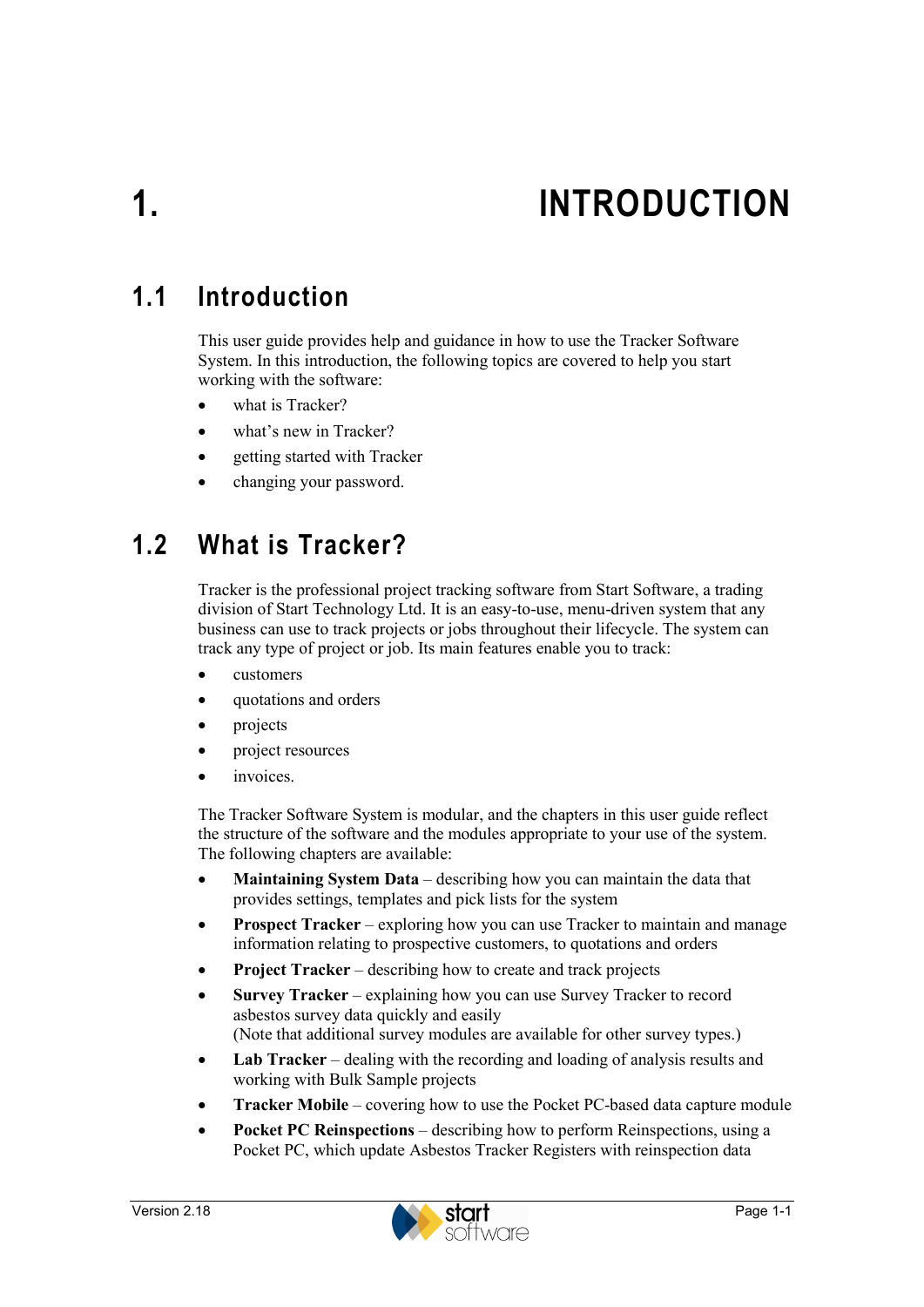- **CRM** describing how you can manage the customer relationship by using the CRM Dashboard and CRM Toolbar
- **Reporting** examining how to query your data and produce reports
- **Invoicing**  describing how to raise invoices both linked to projects and ad hoc.

# **1.3 What's new in Tracker?**

Tracker includes enhancements to many areas of the software. The main features are outlined below:

#### • **Clients**

The Client screen now includes new tabs for Quotes and Orders, enabling you to check details, create a quotation or receive an order direct from the Client screen. There is also an Auto Dial button (via modem) that will dial a phone number for you.

• **Quotations**

You can now capture more data at quotation time, including a cost breakdown of total value. A quotation can be followed through to an order, and subsequently a project, without re-typing all the details.

• **Orders**

The Customer order screen allows multiple projects to be created easily from one order, even where multiple services are offered. It also enables you to view and jump directly to the projects linked to an order.

#### • **Projects**

Project milestones now include a graphical timeline which represents the total duration of the project, from the earliest date to the final milestone. Target dates for each milestone can be set either by typing them in or by calculating them automatically. In addition, batch invoicing and batch closing of projects make these processes much faster.

#### • **Surveying/Lab Tracker**

Enhancements to the Survey Details screen make it easier to update details for survey reports. It is now even easier to record the results of sample analysis, and re-test results of a sample can also be recorded. Bluetooth linking problems should disappear with new support of phone/Pocket PC combination devices.

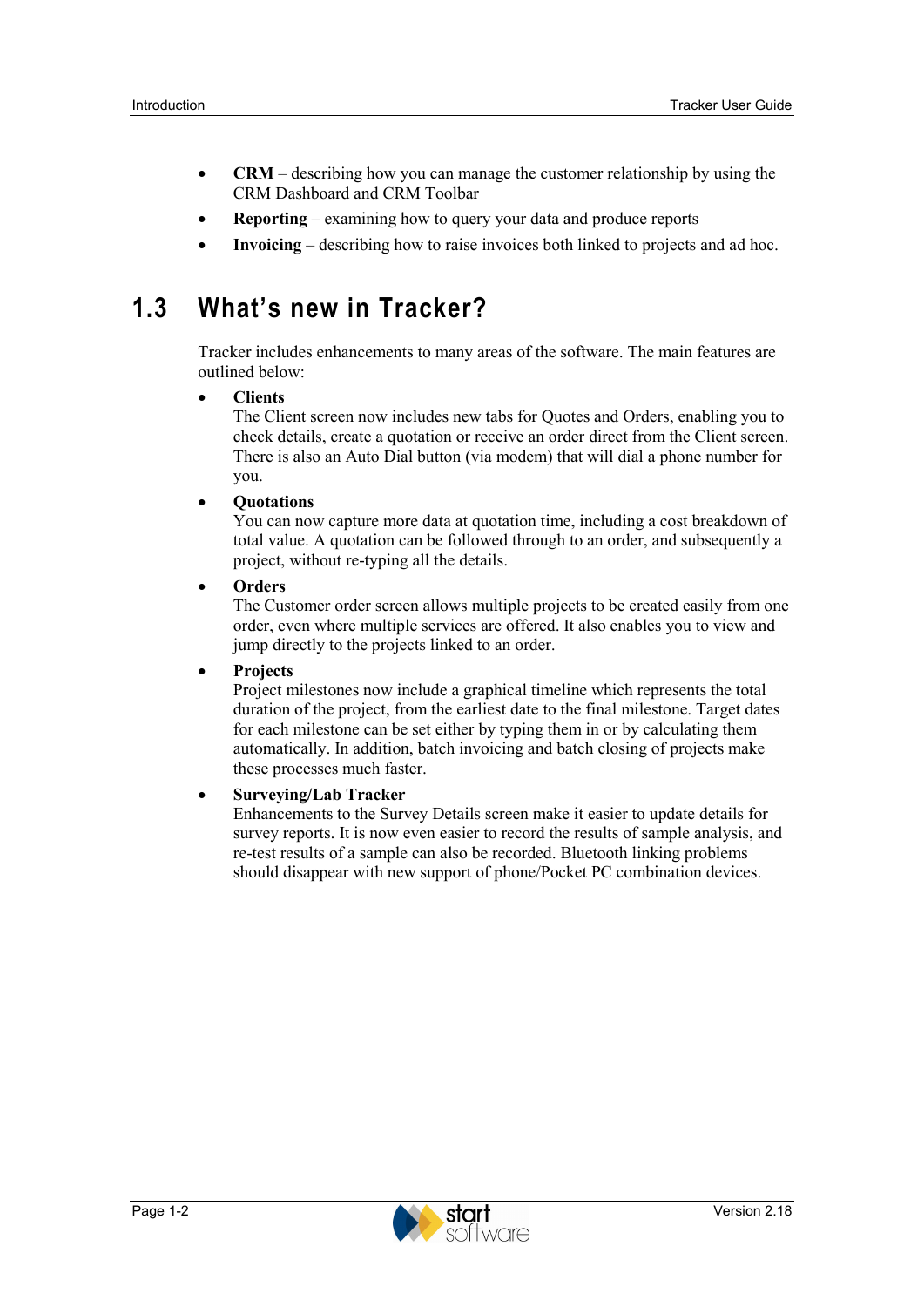**P** 

#### • **Resource Tracker**

Changes to Resource Tracker have completed the integration of this work scheduling tool with Tracker, enabling you to view scheduled time within Tracker itself.

Refer to the Resource Tracker User Guide for full details on scheduling projects using Resource Tracker.

 *Individual clients may have specially customised versions of the Tracker software. This user guide documents the functionality of the generic version of the software. Therefore, it may be that your screens look and behave slightly differently to those described in this guide.* 

# **1.4 Getting started with Tracker**

This section is intended to help you get started with Tracker. It describes some of the basic features of the software that you need to master before you can begin working effectively with the system, including how to:

- log on so that you can start working with Tracker
- log off when you have finished working with Tracker
- use certain keys to help you move around the screens
- select from menus
- search for records
- sort records A-Z and Z-A
- filter data by selection
- use the record selector bar
- create records
- edit records
- delete records.

### **1.4.1 Logging on**

To start working with Tracker:

**1.** Double click on the Tracker icon on the desktop.

The Tracker Logon dialog box is displayed.

| <b>EB</b> Logon |                     |      |
|-----------------|---------------------|------|
| Password:       | Logon: Please Login |      |
|                 | OK                  | Exit |

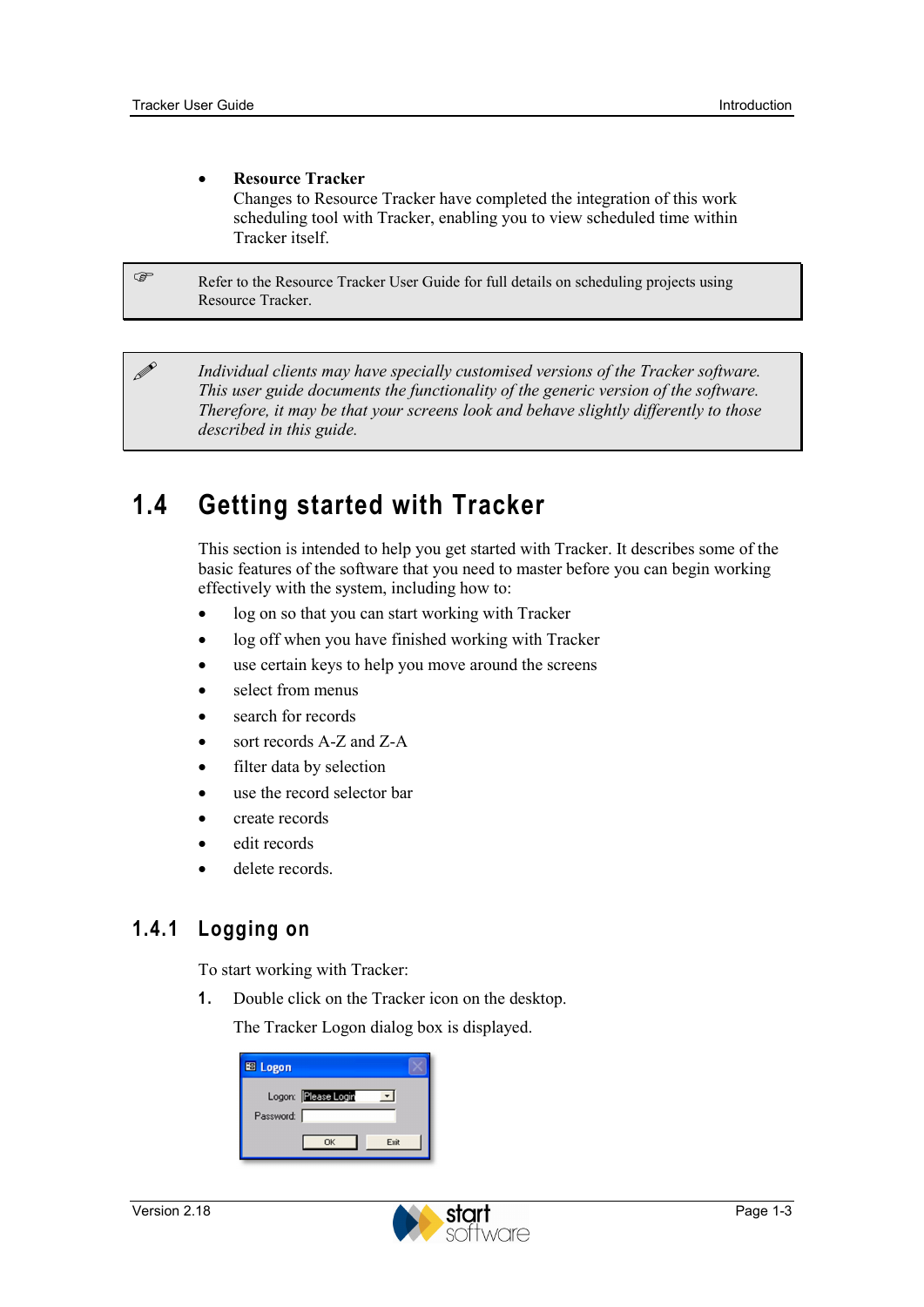- **2.** Type your user name in the **Logon** field, or select your user name from the drop down list.
- **3.** If a password is required, type your password in the **Password** field.
- **4.** Click on the **OK** button to start Tracker and display the Main menu.

| = Projects - Robin |                |                                                               |                             |
|--------------------|----------------|---------------------------------------------------------------|-----------------------------|
|                    |                |                                                               |                             |
| open               | $\mathbf{1}$   | Open a Project                                                |                             |
| new                | $\overline{2}$ | Create New Project                                            |                             |
| list               | $\mathbf{3}$   | Project List                                                  |                             |
| status             | $\overline{4}$ | Project Status Screen                                         |                             |
|                    | 5              | Search Projects by Invoice Number                             |                             |
| batchinv           | 6              | Batch Invoice Projects                                        |                             |
| batchel            | $\overline{7}$ | Batch Close Projects                                          |                             |
| surveys            | $^{\rm 8}$     | Survey & Lab Menu                                             |                             |
|                    | $\mathbf{9}$   | Return to Main Menu                                           |                             |
|                    |                |                                                               |                             |
|                    |                | Open a specific project (you need to know its project number) |                             |
| $v2.51g - SQL$     |                |                                                               | For help call 0845 612 2402 |

## **1.4.2 Logging off**

When you have finished working with Tracker, close the system down by selecting *Exit Application* from the Main menu. Alternatively, click on the **X** button in the top right-hand corner of the screen.

### **1.4.3 Moving around the screens**

The following keys and their actions help you to enter information and move around the Tracker screens:

| Key         | <b>Action</b>                                 |  |
|-------------|-----------------------------------------------|--|
| Tab         | Moves cursor forwards from field to field     |  |
| Enter       | Moves cursor forwards from field to field     |  |
| Shift+Tab   | Moves cursor backwards through fields         |  |
| Esc         | Deletes changes made to a field               |  |
| Esc, Esc    | Undoes all changes made to the current record |  |
| Shift+Enter | Forces a save                                 |  |

### **1.4.4 Selecting from menus**

Whenever a menu is displayed, you can select an option from the menu by using one of the following methods:

- use the mouse to point and click on the text of the option you require
- use the mouse to point and click on the number button of the option you require
- type the number of the option you require.

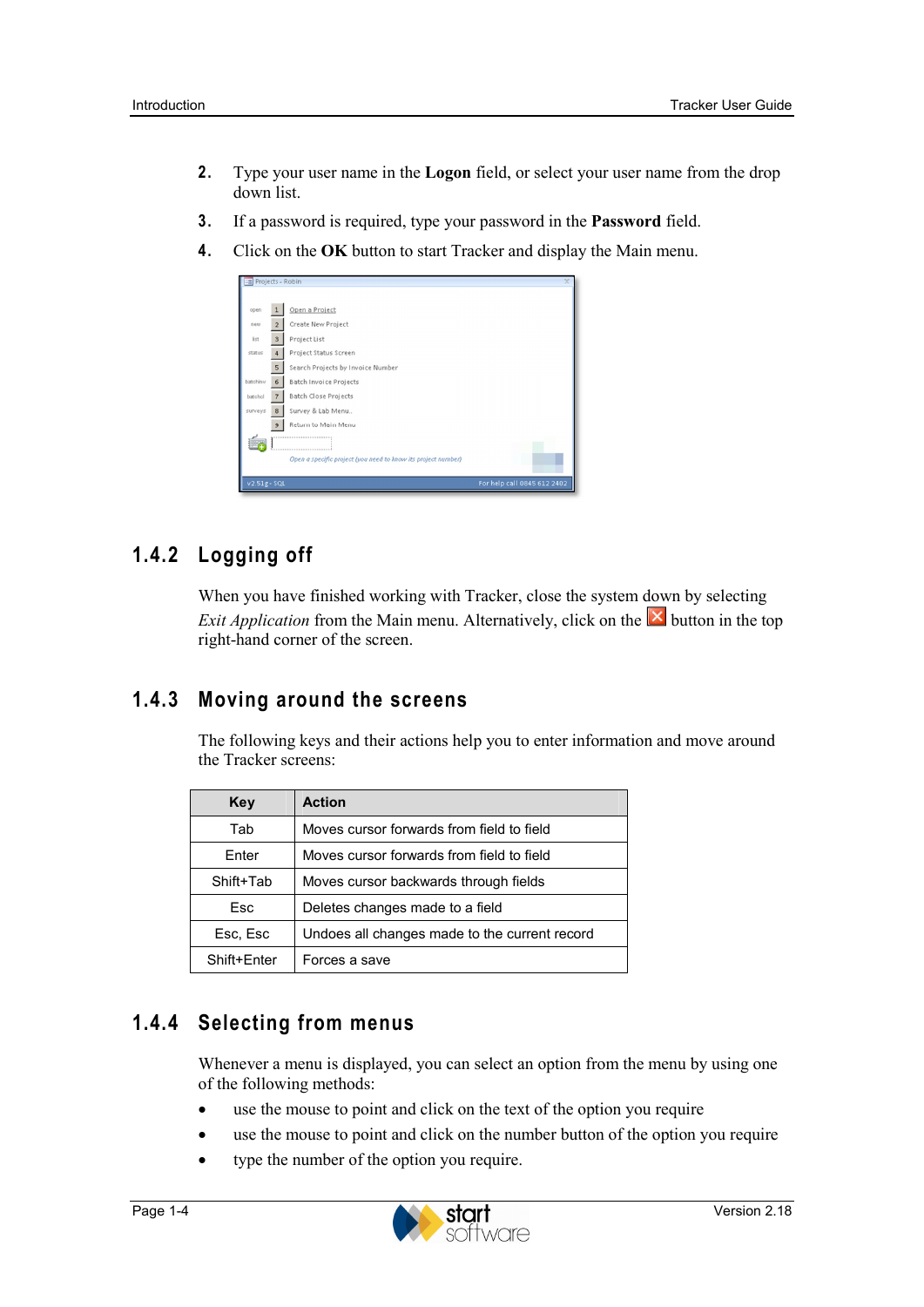Option 9 on all menus takes you back a level in the menu hierarchy. On the Main menu, which is the first menu, this means that option 9 exits the application.

### **1.4.5 Searching for records**

Whenever you want to search for a particular record in Tracker, you can use the Find facility to help you locate it. To use the Find facility you must know some of the details of the record you are searching for.

To perform a search:

**1.** If you want to search for information in a specific field, click on the field you want to use for searching.

If you do not select a specific field, the search is performed on the whole screen.

**2.** Click on the Find button  $\frac{M}{r}$  or press Ctrl+**F** to display the Find and Replace dialog box.

| Find               | Replace                   |                                              |
|--------------------|---------------------------|----------------------------------------------|
| Find What:         | kim                       | <b>Find Next</b><br>$\overline{\phantom{a}}$ |
| Look In:<br>Match: | ID<br>Any Part of Field - | Cancel                                       |
| Search:            | All                       |                                              |

- **3.** Type your search text in the **Find What?** field.
- **4.** Set the **Match** field to either 'Whole Field' or 'Any Part of Field' depending on whether you want the search to match your search text precisely or to find the text as a selection anywhere in the field.
- **5.** Click on Find Next (or press **Enter**) to display the first matching record.
- **6.** Scroll through the returned records, by using the arrow buttons on the record selector bar, until the required record is displayed.

### **1.4.6 Sorting records A-Z and Z-A**

The sorting facility enables you to sort the records displayed on your screen using the field that you choose. You might, for example, find it useful to sort the projects displayed on the Project List by their project type. You can sort records alphabetically from A to Z, or in reverse alphabetical order from Z to A.

To sort records:

- **1.** Click in the field which you want to use for sorting.
- **2.** Click on the A-Z  $\frac{24}{5}$  button to sort the records alphabetically, or the Z-A  $\frac{24}{5}$ button to sort the records in reverse alphabetical order, on the selected field.

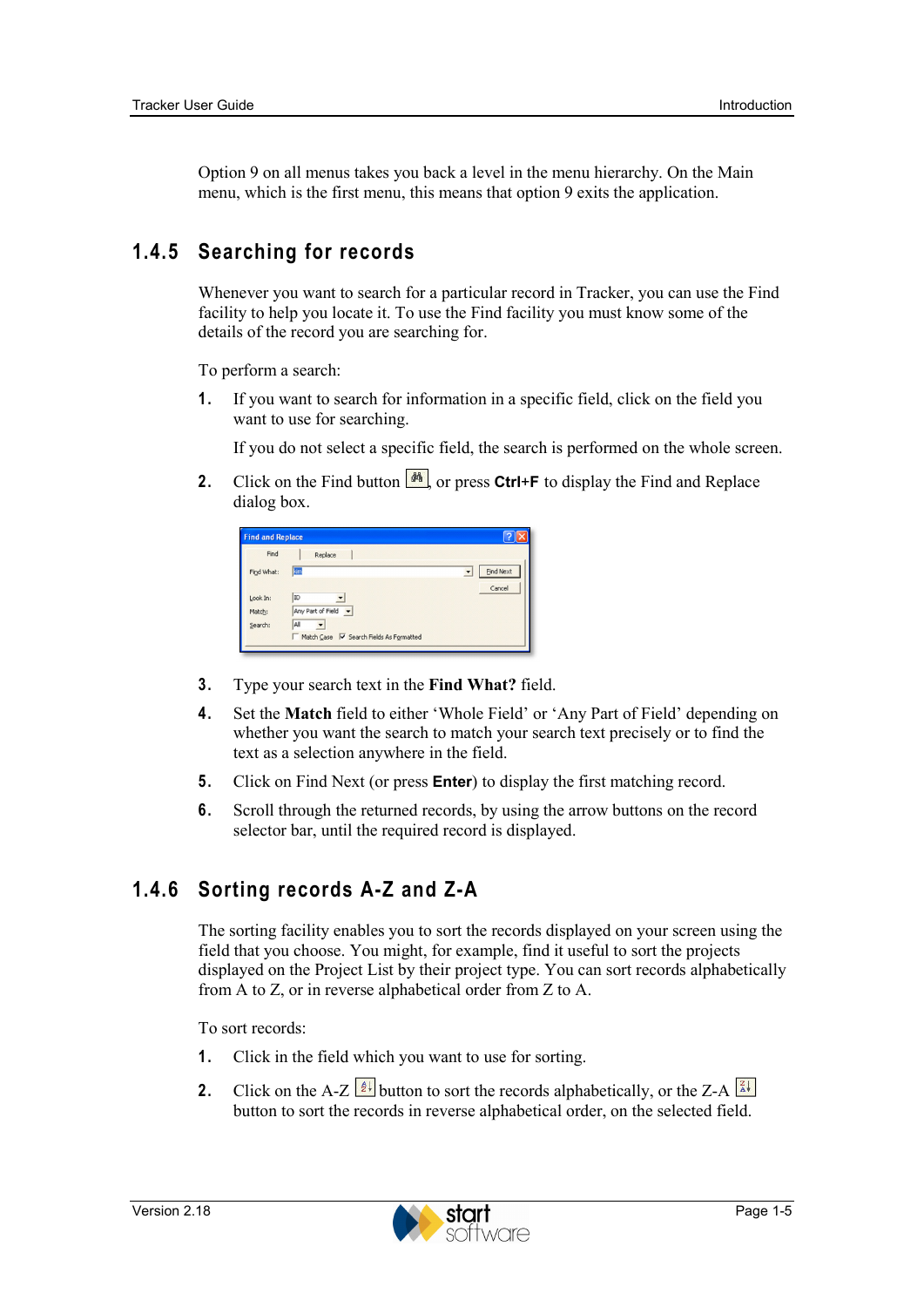# **1.4.7 Filtering data by selection**

You can filter the data displayed on a Tracker screen to hide all the data that you do not want to see. This enables you to display only the records with which you want to work. For example, if you are viewing a list of projects, you can filter data so that only records for a selected customer are displayed.

To filter by selection:

**1.** Right click in the field that contains the data you want to filter.

For example, if you want to filter by client, then right click on the selected client's name in the client column.

A menu is displayed.

**2.** Select *Filter by Selection* from the menu.

The list now shows only records matching your selection.

**3.** Repeat steps 1 and 2 as necessary to refine the search.

If you select another field from the filter-limited list, and select *Filter by Selection* once more, the records displayed are those that match both criteria.

The filter remains in effect until you remove it.

**4.** If you wish to remove the filter, click on the Remove Filter button:



 *You can also use the Filter Excluding Selection option on the menu that appears when you right-click in a field. This option hides all the data matching your selection.* 

**1** 

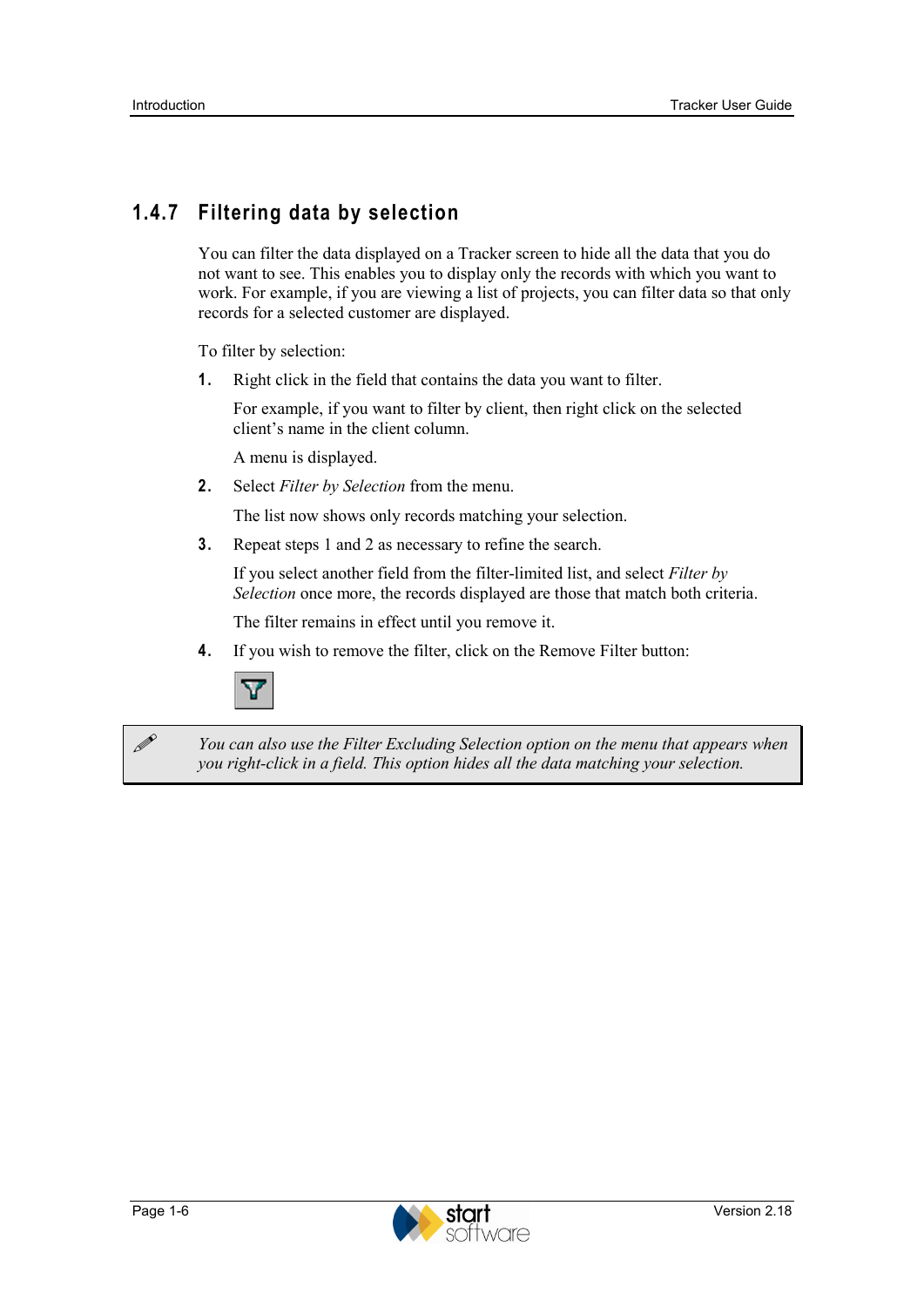### **1.4.8 Using the record selector bar**

As you get used to Tracker you will notice that you work with records of differing types in the same way. This section explains some of the basic tasks that you can perform to work with records, using a typical screen as an example.



#### **Creating a new record**

You can create a new record by typing into the blank record marked with an asterisk. As soon as you start typing into the blank record, a new blank record is automatically created.

If there is no blank record displayed, create one by clicking on the New Record button.

#### **Editing a record**

You can edit a record by clicking on it to make it the current record and then typing your amendments. A pencil symbol replaces the arrow to indicate that you are editing the record:

 $\mathcal{I}$ 

When the pencil symbol is shown you can use the **Esc** key to undo or cancel actions.

Refer to Section 1.4.3, Moving around the screens, for further information on key actions.